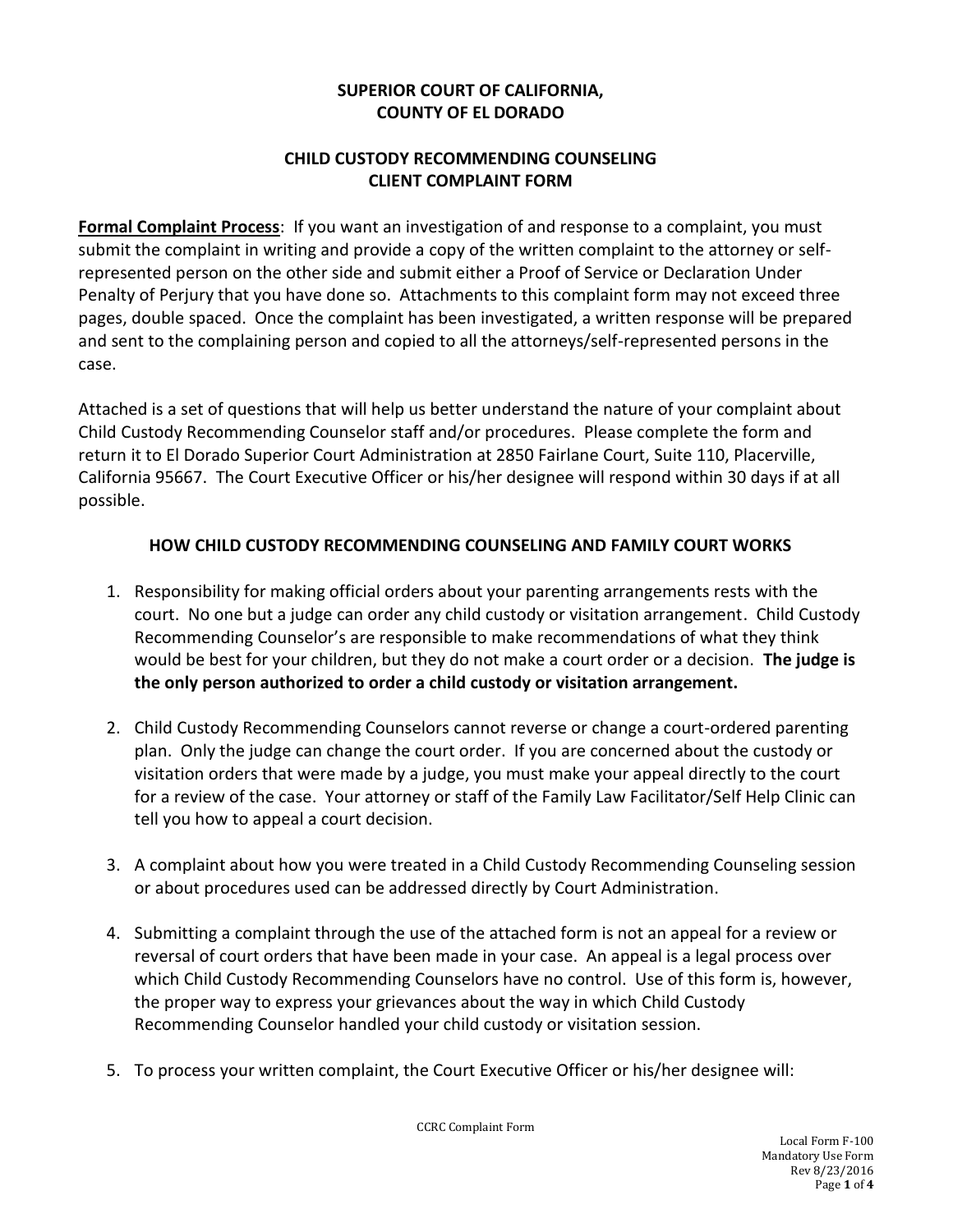- Review your complaint.
- Talk with staff who has been involved with your case.
- Determine whether your complaint is a matter that Court Administration can address or a legal matter only the courts can address.
- Respond in writing to the complaining party and to the attorney or self-represented person on the other side.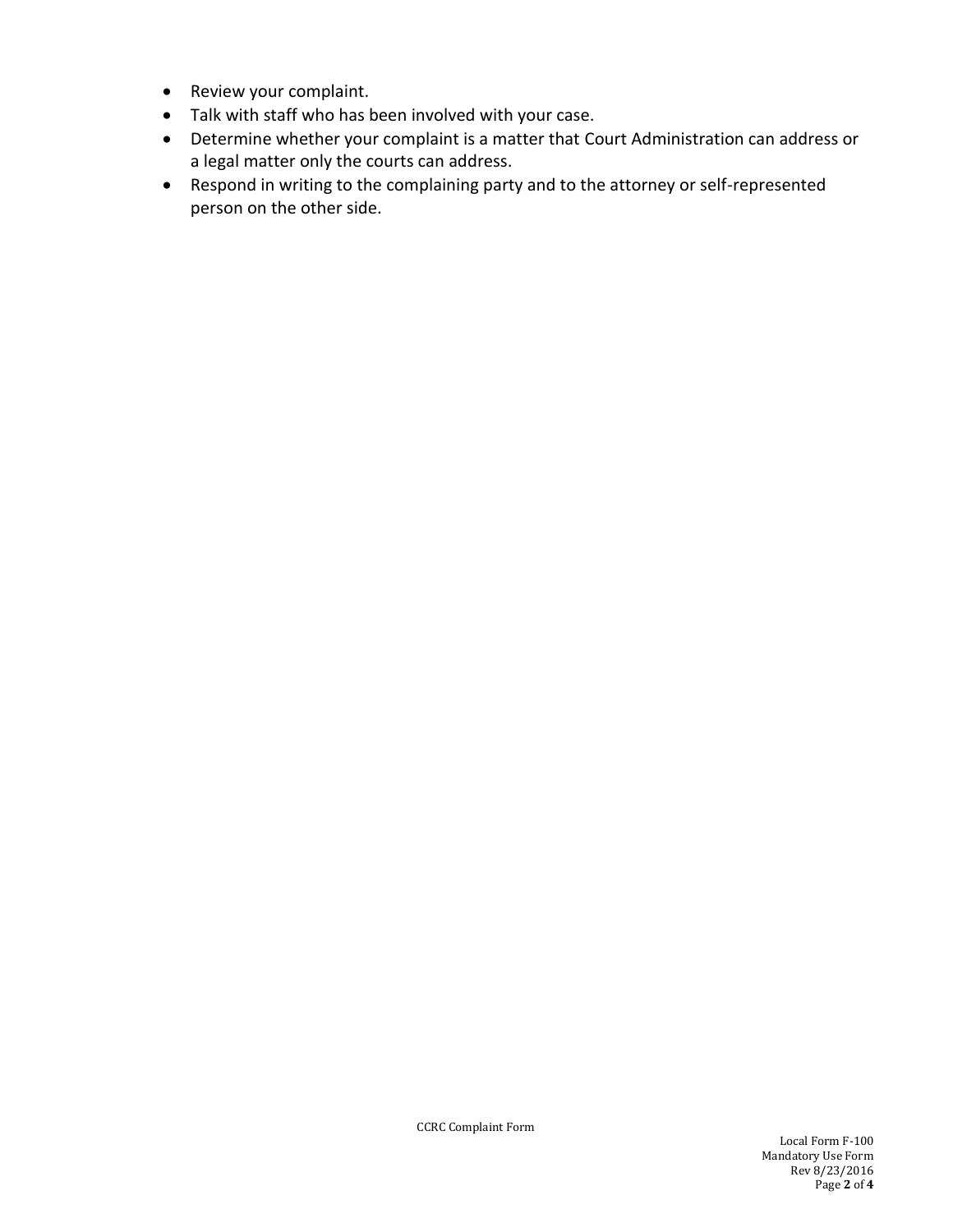# **SUPERIOR COURT OF CALIFORNIA, COUNTY OF EL DORADO**

#### **CHILD CUSTODY RECOMMENDING COUNSELING CLIENT COMPLAINT FORM**

Please complete the following items to help us better understand your complaint. This form will not be placed in your court file.

| Do you have an attorney? $\square$ Yes $\square$ No       |                                                                                                                                                                  |                                                                                                                                     |
|-----------------------------------------------------------|------------------------------------------------------------------------------------------------------------------------------------------------------------------|-------------------------------------------------------------------------------------------------------------------------------------|
| This complaint is about                                   | □ A Child Custody Recommending Counselor<br>□ A Child Custody Recommending Counseling procedure<br>□ Both a Child Custody Recommending Counselor and a procedure |                                                                                                                                     |
| below, if known:                                          | If a Child Custody Recommending Counselor is the source of your concern, please provide the name                                                                 |                                                                                                                                     |
| When did the action about which you are concerned happen? |                                                                                                                                                                  | $\Box$ Within the last month<br>$\Box$ Within the last three months<br>$\Box$ Within the last year<br>$\Box$ More than one year ago |
| What is your complaint? Please be specific.               |                                                                                                                                                                  |                                                                                                                                     |
|                                                           |                                                                                                                                                                  |                                                                                                                                     |
|                                                           | What would you like to have done as a result of this complaint?                                                                                                  |                                                                                                                                     |
|                                                           |                                                                                                                                                                  |                                                                                                                                     |
|                                                           |                                                                                                                                                                  |                                                                                                                                     |

CCRC Complaint Form